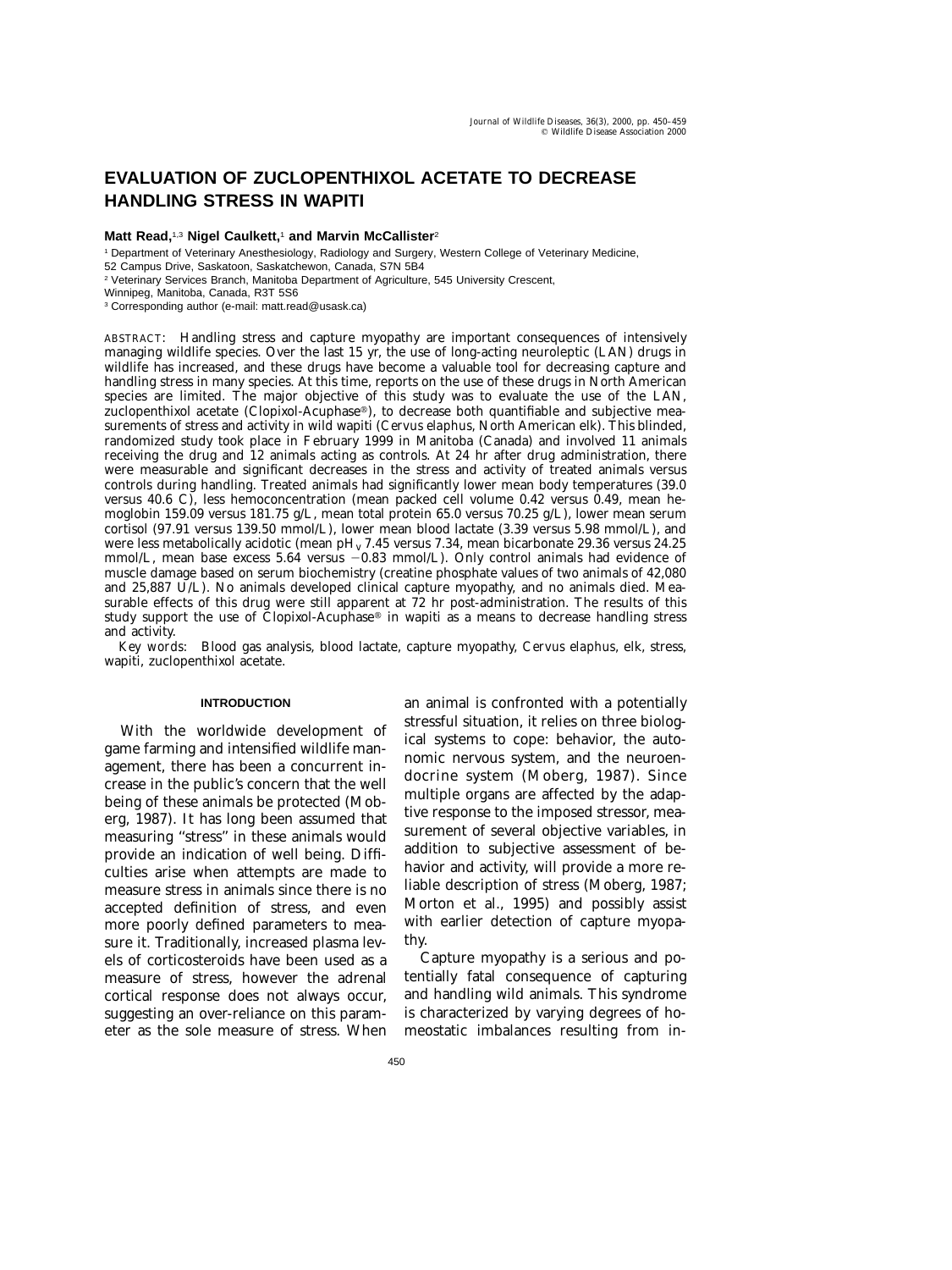creased muscular activity, autonomic nervous system activity, and physical injury (Spraker, 1993). As a result of the increased muscular activity associated with capture and handling, body temperature is elevated, muscle damage may result in leakage of enzymes, and anaerobic activity contributes to lactic acidosis. Depending on the degree of activity and the individual animal's ability to compensate for the changes, the syndrome may manifest as shock, myopathy, renal failure, rupture of muscle bodies, and sudden death (Spraker, 1993).

One method of decreasing the incidence of stress, injuries, and mortalities in wild animals is the use of neuroleptics or tranquilizers (Ebedes and Raath, 1999). Injectable neuroleptics were developed for the management of acute psychoses in people who refused to take oral neuroleptics in the initial stages of their treatment (Amdisen et al., 1987). These drugs are used to alleviate anxiety, have various durations of action depending on formulation, and have few side effects when used appropriately. Beneficial effects in animals include general calming, indifference to new and unnatural surroundings, loss of fear of people, and reduction in aggressive behavior (Ebedes and Raath, 1999). These agents have been used successfully around the world in the management of many wild herbivores, but there are few reports of their use in North American species (Ebedes and Raath, 1999).

This study was designed to evaluate the use of zuclopenthixol acetate (ZPTA) to decrease handling stress and activity in wild wapiti (*Cervus elaphus,* North American Elk, Haigh and Hudson, 1993) during physical restraint. This particular formulation of ZPTA is dissolved in coconut oil which permits slow release of drug from the intramuscular site of administration, prolonging the duration of its clinical effect. This drug has been previously evaluated in farmed red deer in Scotland, and was reported to have beneficial effects in

decreasing stress in these animals (Diverio et al., 1993, 1996a, b).

Several physiological variables (body temperature, heart rate, respiratory rate, complete blood count, serum biochemistry, serum cortisol concentration, blood lactate concentration, venous blood gas status) were measured in this study. By doing so, we hoped to better characterize the stress of handling, possibly define physiological characteristics which could predispose wapiti to capture myopathy, and determine any benefits from treatment with ZPTA.

## **MATERIALS AND METHODS**

In order to establish a captive population of native wapiti for game farming purposes in Manitoba (Canada) 425 animals were captured in southern Manitoba in January and February 1999. Animals were captured by baiting with food into large pens and were transported to a nearby holding facility (49°24′N and 96°51′W) south of Winnipeg (Manitoba, Canada). Processing of animals at the time of capture included identifying each with unique ear tags, tests for tuberculosis and brucellosis, blood sample collection for DNA genotyping, fecal sample collection for parasite analysis, treatment with an ectoparasiticide (Dectomax Injectable Solution, Pfizer Canada Inc., London, Ontario, Canada) and vaccination with 8-way clostridial vaccine (Fortress 8, Pfizer Canada Inc., Ontario).

The study was approved by the University of Saskatchewan Animal Care Committee (Saskatoon, Saskatchewan, Canada) and regional alternate livestock associations, and was conducted with the cooperation of the Manitoba Department of Agriculture (Winnipeg, Manitoba, Canada). Twenty-three male wapiti aged 1 to 2 yr old were separated and maintained at a holding facility for this project. The study took place 21 to 26 February 1999 with daily temperatures ranging from  $-5$  to  $+4$  C. Food and water were offered to the animals *ad libitum* throughout the study period.

On the first day of the study (Day 1), individual animals were moved through chutes (NV Elk Modular Handling System, Bateman, Saskatchewan, Canada) and held in a hydraulic squeeze chute (Kiwi Elk System, Wildwood, Alberta, Canada) for data collection. Each animal was randomly assigned to a treatment group by flipping a coin prior to processing, and the primary investigator was blinded to the treatment. Once the animal was secure in the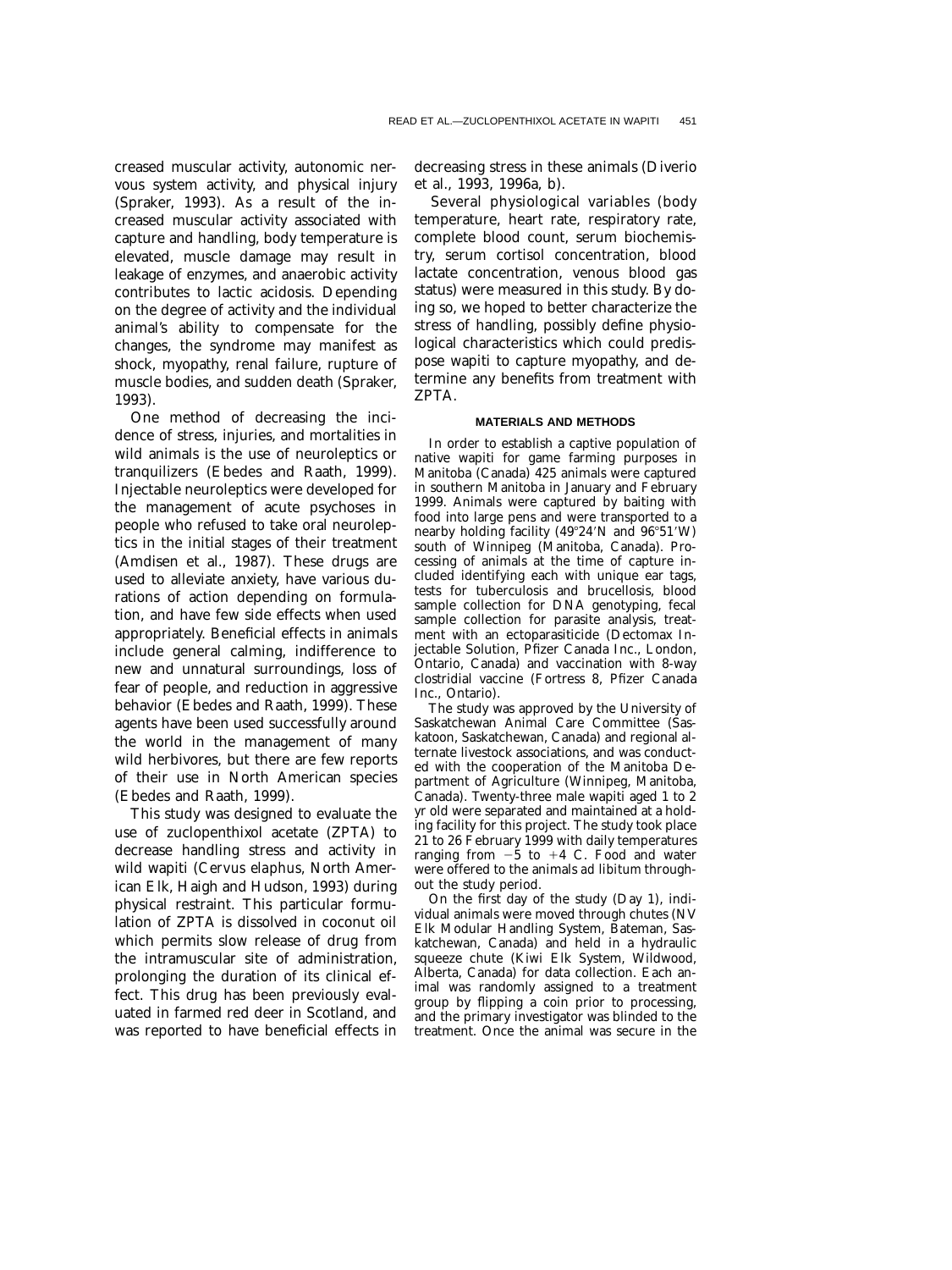squeeze and blindfolded, respiratory rate was measured by auscultation over the trachea, and heart rate was measured by auscultation over the heart. To minimize time in the chute, rates were measured over 15 sec each, then converted to rates per min. The hair was clipped over the jugular furrow, and blood was collected from the jugular vein into serum separator tubes for biochemical analysis and measurement of serum cortisol concentration, and into an EDTA tube for measurement of the complete blood count. Free-flowing jugular venous blood was then collected anaerobically into a heparinized syringe for venous blood gas analysis and measurement of blood lactate concentration. Rectal temperature was measured with a digital thermometer.

At the completion of data collection, body weight was estimated and the animal received either 1 mg/kg estimated body weight of ZPTA (Clopixol Acuphase®, 50 mg/ml, Lundbeck Canada Inc., Montreal, Quebec, Canada) or an equivalent volume of saline injected intramuscularly into the muscles of the hindlimb. The animal was marked with livestock paint as to the treatment group ("X" or "O") and was released into a pen based on its treatment. The total time in the chute was recorded to the nearest 30 sec. A subjective assessment of stress was assigned to the animal by the primary investigator based on its ease of handling and excitement in the chute. Stress for each animal was described as mild (minimal struggle and excitement in chute during handling, data collection easy to perform), moderate (intermediate struggle and excitement in chute making data collection more difficult), or marked (struggle and excitement in chute made data collection difficult to perform).

On Day 2, animals were processed for data collection according to their group (for ease of handling, all animals of one group were processed before those of the other group). Once in the chute, an electronic scale (Eziweigh 2, Tru-test Ltd., Auckland, New Zealand) was used to determine actual body weight. Data collection was performed as before and the animals were released back into their separate pens.

On Day 4, animals were again processed for data collection in the same order as before.

Prior to data collection each day, the two groups were observed for 5 min each to determine a rough estimate of flight distance and activity level when approached by a person.

Blood samples for serum cortisol concentration and biochemical analysis were allowed to clot at room temperature, were centrifuged, and placed on ice. Blood smears were made from the heparinized samples immediately after collection and allowed to dry. Blood samples in EDTA were placed on ice. All blood samples were analyzed in a laboratory within 24 hr where serum biochemistry, serum cortisol, and complete blood cell profiles were performed using standard methods. Blood lactate concentration was measured immediately after collection using a portable analyzer (Accusport Portable Lactate Analyzer, Boehringer Mannheim Corporation, Indianapolis, Indiana, USA). On Days 1 and 2, venous blood samples for blood gas content were analyzed immediately after collection using a portable analyzer (i-STAT Portable Clinical Analyzer, i-STAT Corporation, East Windsor, New Jersey, USA). Due to technical difficulties with the portable analyzer on Day 4, blood samples were put into ice water and analyzed using a different blood gas analyzer (ABL520, Radiometer, Copenhagen, Denmark) within 3 hr.

Statistical analysis was performed using Statistix (Student's Edition of Statistix, Version 1.0, Analytical Software Tallahassee, Florida, USA). Data collected were initially analyzed for normalized distribution. Based on the normalized results, parametric statistics were used and mean data from each treatment group were analyzed for same-day differences using a twosample *t*-test. Mean data were then analyzed for differences between days within a treatment group using a paired *t*-test. The null hypothesis stated there were no differences between the means for two groups compared in each test. Statistical significance was taken if *P*  $<$  0.05. No statistical analysis was performed on the subjective assessment classification of stress assigned to the animals.

#### **RESULTS**

All animals were negative for tuberculosis and brucellosis. There were no clinical cases of capture myopathy and no mortalities occurred. There were no observable adverse reactions at injection sites, and no observed extra-pyramidal signs (incessant restlessness and pacing, facial twitches), the most commonly reported side effects of the use of neuroleptics in animals. There were no differences in the mean handling times in the chute of the ZPTA group versus the control group on any day (Day 1–6.8 versus 7.3 min, Day 2– 5.8 versus 6.2 min, Day 4–5.6 versus 6.2 min).

The calculated mean  $(\pm SD)$  dose of ZPTA based on actual body weights for the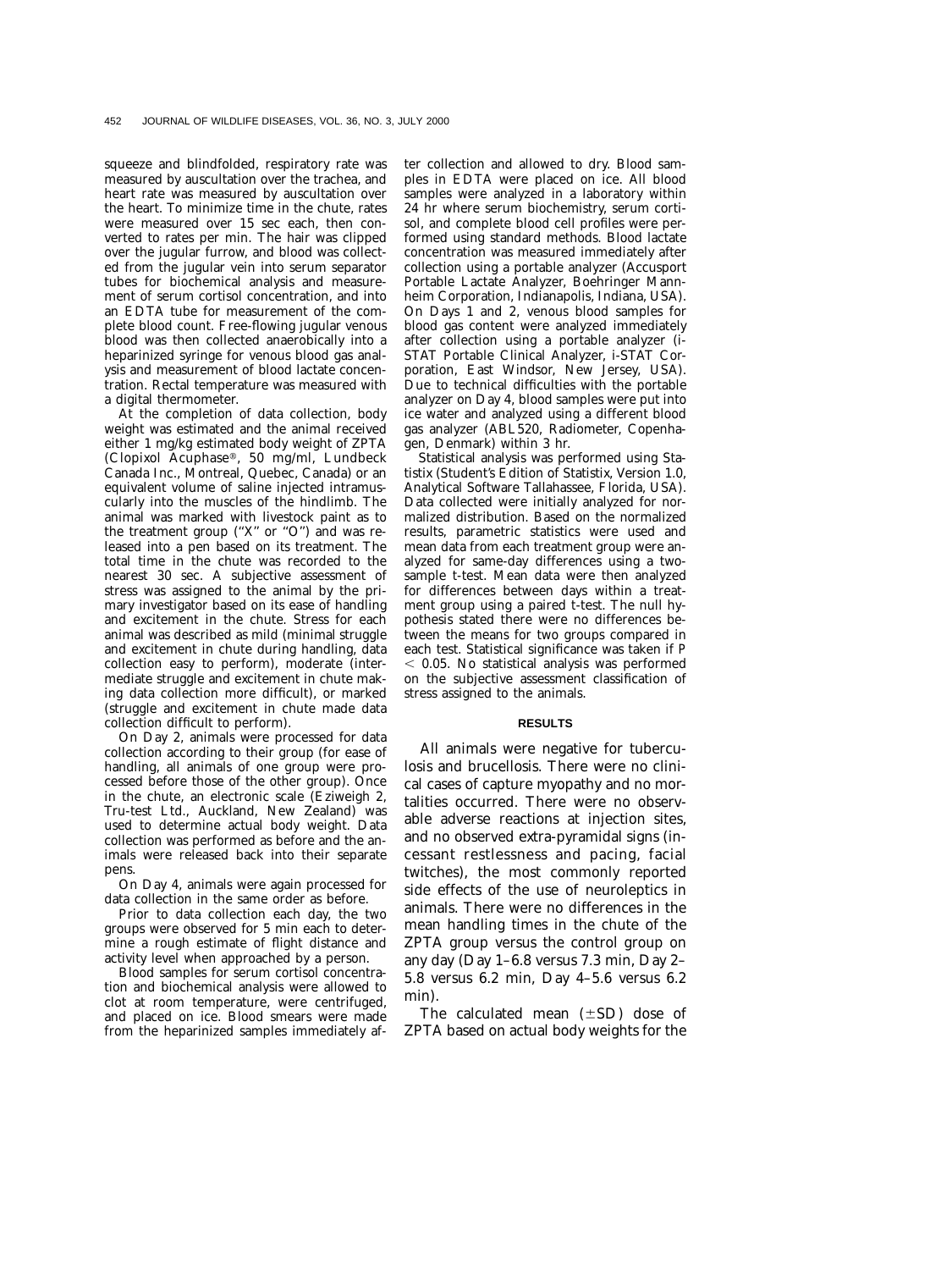treatment group animals was  $1.32 \pm 0.31$ mg/kg administered intramuscularly.

Data collected from Day 1 showed no statistical significance in differences between means of treatment and control groups for any of the measured variables (all animals had similar physiological responses to the imposed stress of handling in the chute) using a two-sample *t*-test, and was therefore pooled (Table 1). Within 4 to 5 hr of drug administration on Day One, ZPTA-treated animals subjectively appeared calm and their activity levels in the pen were decreased relative to control animals.

Data from Day 2 ( $\sim$ 24 hr after treatment) showed statistically significant differences in several variables between treatment groups when compared with a two-sample *t*-test (Table 1). The only animals with markedly elevated creatine phosphate (CPK) and aspartate aminotransferase (AST) values were from the control group. Two control animals had marked, subclinical muscle injury (CPK 42,080 U/L, 25,887 U/L, and AST =  $1,387$ U/L, 696 U/L) at the time of blood sampling although they were not observed to be lame.

During observation prior to handling on Day 2, animals in the ZPTA-treatment pen were less active (less circling and pacing) than animals in the control pen, and subjectively showed less excitement when approached by a person. Control animals were much more active in their pen, and became excited and attempted to escape when approached by a person. Flight distance was not estimated for animals in either group. Subjective stress evaluation for the animals during their handling on Day 2 reflected that treated animals were easier to handle than controls.

Data collected from Day 4 ( $\sim$ 72 hr after treatment) also showed statistically significant differences using a two-sample *t*-test in packed cell volume (PCV), hemoglobin (HgB), serum sodium concentration and serum cortisol concentration (Table 1). Other parameters which had previously showed significant differences on Day 2, were no longer found to be different between treatment groups on Day 4.

During observation prior to handling on Day 4, differences in pen activity between the groups were not as obvious. The subjective assessment of activity during handling was also more difficult to make since differences between groups were not as apparent.

Differences within a group over time were compared with a paired *t*-test. Day 1 versus Day 2 and Day 1 versus Day 4 differences were calculated for each treatment group to assess acclimatization over time. The results (Table 1) showed that although all animals appeared to acclimate over the study period, ZPTA treated animals did so sooner than controls.

# **DISCUSSION**

Attempts to assess ''stress'' in an animal utilize examination of the three systems that the animal uses to cope with the disruption to its homeostasis: behavior, the autonomic nervous system, and the neuroendocrine system (Moberg, 1987). Behavioral changes are often difficult to measure, and are frequently restricted to subjective assessment of abnormal behaviors such as aggression and attempts to escape confinement. The animals in this study demonstrated marked excitement and struggle during their initial handling, but there was a noticeable decrease in the treated animals on the second day. These animals were easier to move through the handling facility and stood quietly in the chute during data collection. Paired *t*-tests were performed on data from each treatment group to compare variables between different days of data collection (Day 1 versus Day 2, Day 1 versus Day 4). These analyses suggest that not only were drug effects diminishing over the study period in the ZPTA-treated animals, but that there was also gradual acclimatization of control animals to handling. The ZPTAtreated animals appeared to acclimate sooner based on comparing their parame-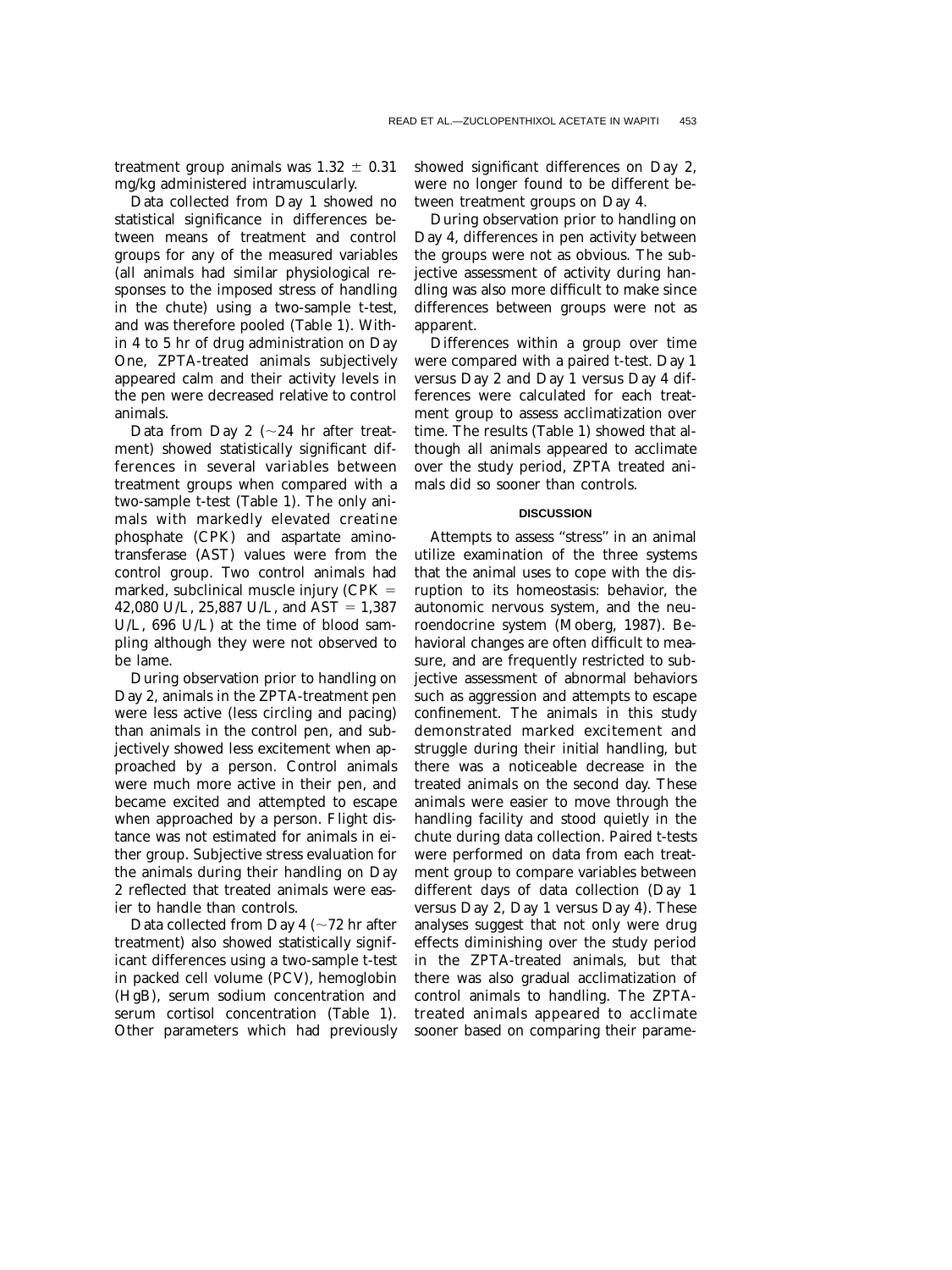| $\frac{1}{2}$                                                                                             |
|-----------------------------------------------------------------------------------------------------------|
|                                                                                                           |
|                                                                                                           |
|                                                                                                           |
|                                                                                                           |
|                                                                                                           |
|                                                                                                           |
|                                                                                                           |
| $\frac{1}{2}$                                                                                             |
|                                                                                                           |
|                                                                                                           |
|                                                                                                           |
| ֧֧֢ׅ֧֢ׅ֧֧֧֧֧֧֧֚֚֚֚֚֚֚֚֚֚֚֚֚֚֚֚֚֚֚֚֚֚֚֚֝֝֓֓֡֓֓֓֓֓֞֓֝֓֝֬֝֓֝֬֝֬֝֬                                            |
|                                                                                                           |
| ֖֖֪ׅ֪֪֪֪֪֪֪֛֪֪֛֚֚֚֚֚֚֚֚֚֚֬֝֝֝֝֬֝֬֝֬֝֬֝֬֝֬֝֬֝֬֝֬֝֓                                                         |
|                                                                                                           |
|                                                                                                           |
|                                                                                                           |
|                                                                                                           |
|                                                                                                           |
|                                                                                                           |
|                                                                                                           |
|                                                                                                           |
| <br> <br>                                                                                                 |
|                                                                                                           |
| İ                                                                                                         |
|                                                                                                           |
| ĺ                                                                                                         |
| <br> <br>                                                                                                 |
|                                                                                                           |
| $\begin{array}{c} \n\vdots \\ \vdots \\ \vdots\n\end{array}$<br>$\frac{1}{2}$<br>$\overline{\phantom{a}}$ |
|                                                                                                           |
| ו<br>3<br>$\overline{\phantom{a}}$<br>l                                                                   |
| ť<br>i                                                                                                    |
| ļ<br>I<br>i                                                                                               |
| i<br>j<br>Ì                                                                                               |
| ١                                                                                                         |
| I                                                                                                         |
| l                                                                                                         |
|                                                                                                           |
| l<br>i<br>$\overline{\phantom{a}}$                                                                        |
| ı                                                                                                         |
|                                                                                                           |
| i                                                                                                         |
| $\frac{1}{1}$<br>ו<br>ו                                                                                   |
| ׇׅ֚֘֝֕֜                                                                                                   |

| TABLE 1. Mean physiological values ± SD for wild wapiti. ZPTA denotes treatment with zuclopenthixol acetate, while control denotes treatment with saline. |                                  |                                              |                                                           |                                                                      |                                                                                              |
|-----------------------------------------------------------------------------------------------------------------------------------------------------------|----------------------------------|----------------------------------------------|-----------------------------------------------------------|----------------------------------------------------------------------|----------------------------------------------------------------------------------------------|
| Variable                                                                                                                                                  | Day 1-pooled                     | Day $2-ZPTA$                                 | Day 2-control                                             | Day 4-ZPTA                                                           | Day 4-control                                                                                |
| Number of Animals                                                                                                                                         | 23                               |                                              | $\mathbf{r}$                                              |                                                                      | 12                                                                                           |
|                                                                                                                                                           | $41.1 \pm 0.94$                  | $39.0 \pm 0.40$ <sup>a.c</sup>               | $40.6 \pm 0.60^{\rm a.c}$                                 | $39.8 \pm 0.35$ <sup>d</sup>                                         | $40.6 \pm 0.60^{\rm d}$                                                                      |
| $\begin{array}{l} \mbox{Temperature (C)}\\ \mbox{Heart rate (/min)} \end{array}$                                                                          | $-26.2$<br>86                    | $73 \pm 8.0$                                 | 10.6c<br>$71 +$                                           | $65\ \pm\ 8.5^{\rm d}$                                               | $69 \pm 6.1^{\rm d}$                                                                         |
| Respiratory rate (/min)                                                                                                                                   | 19.0<br>$+1$<br>35 <sub>5</sub>  | 4.7c<br>$20 \pm 4$                           | 18.1<br>$41 +$                                            | $30 + 12.2$                                                          | $42 \pm 23.6$                                                                                |
|                                                                                                                                                           | 0.06<br>$7.30 +$                 | $7.45 \pm 0.02^{\mathrm{a.c}}$               | 0.03 <sup>a</sup><br>$7.34 +$                             | 0.04 <sup>d</sup><br>$7.39 +$                                        | $7.35 \pm 0.04$ <sup>d</sup>                                                                 |
| $pH_v$<br>HCO <sub>3</sub> - (mmol/L)                                                                                                                     | $24 +$                           | 2.7a.c<br>$29 +$                             | 3.1 <sup>a</sup><br>$24 +$                                | $26 \pm$                                                             | $25 \pm 2.9$                                                                                 |
| BE (mmol/L)                                                                                                                                               | 4.43<br>$+1$<br>$-1.5$           | 2.94a.c<br>$+1$<br>5.6                       | s<br>3.56<br>$-0.8 +$                                     | 3.34 <sup>d</sup>                                                    | $2.58^{\rm d}$<br>$+1$                                                                       |
| Blood lactate (mmol/L)                                                                                                                                    | 2.24<br>$+1$<br>7.5              | 1.17 <sup>a</sup><br>$3.4 \pm$               | 1.49a.c<br>$6.0 +$                                        |                                                                      |                                                                                              |
|                                                                                                                                                           | 32.6<br>$+1$<br>118              | 29.0 <sup>a</sup><br>$+1$<br>$\overline{98}$ | 44.1ª<br>$140 +$                                          | $27.3b,d$<br>$1.9 \pm 3.34^d$<br>$4.4 \pm 1.71^d$<br>$93 \pm 27.3^b$ |                                                                                              |
|                                                                                                                                                           | 2.75<br>$12.8 +$                 | $1.65c$<br>$9.5 +$                           | 2.37c<br>$10.2~\pm$                                       | $1.06^{\rm d}$<br>$10.3 +$                                           |                                                                                              |
| Serum cortisol (mmol/L)<br>Serum glucose (mmol/L)<br>Serum Na (mmol/L)                                                                                    | 1.7<br>$\frac{1}{2}$<br>146      | 1.3 <sup>a</sup><br>$145 -$                  | 2.4 <sup>a</sup><br>$148 +$                               | $1.1^{\mathrm{b}}$<br>$+1$<br>148                                    | $5.9 \pm 1.79^d$<br>$136 \pm 0.5^b$<br>$10.1 \pm 2.28^d$<br>$150 \pm 1.6^b$<br>$105 \pm 2.1$ |
| Serum Cl (mmol/L)                                                                                                                                         | 2.1<br>$+1$<br>101               | 1.8 <sup>a</sup><br>$+1$<br>102              | 2.8 <sup>a</sup><br>$+1$<br>106                           | $104 \pm$                                                            |                                                                                              |
| Serum urea (mmol/L)                                                                                                                                       | 1.19<br>$+1$<br>10.2             | 1.25<br>$10.8 \pm$                           | 1.46 <sup>c</sup><br>$11.0 \pm$                           | 0.74 <sup>d</sup><br>$9.5 +$                                         | $1.58^{\rm d}$<br>$+1$<br>12.3                                                               |
| Serum creatinine (mmol/L)                                                                                                                                 | $17.5\,$<br>$+1$<br>142          | 18.3 <sup>c</sup><br>$+1$<br>135             | 13.7c<br>$148 +$                                          | 16.7<br>$+1$<br>140                                                  | 13.7 <sup>d</sup><br>$+1$<br>149                                                             |
| TP $(g/L)$                                                                                                                                                |                                  | 4.5 <sup>a,c</sup><br>$+1$<br>65             | 6.5a.c<br>$\pm 0$                                         | $\mathfrak{a}$                                                       | 0.7<br>$69 +$                                                                                |
| $\begin{array}{l} \text{RBC} \ (\times 10^{12} \text{L}) \\ \text{PCV (LL)} \\ \text{HgB (gL)} \\ \text{WBC (x10^9 \text{L})} \end{array}$                | $68 \pm 5.6$<br>10.45 $\pm$ 0.87 | 0.78a.c<br>$9.19 \pm$                        | $0.43 +$                                                  | $+ 5.6$<br>$+ 0.81$ d<br>9.81                                        | $0.59 \pm 1.09$                                                                              |
|                                                                                                                                                           | 0.04<br>$0.49 +$                 | 0.04 <sup>a,c</sup><br>$+1$<br>0.42          | $\frac{0.92^{\mathrm{a}}}{0.03^{\mathrm{a}}}$<br>$0.49 +$ | $t = 0.04b,d$<br>0.45                                                | $0.50 \pm 0.04^{\rm b}$                                                                      |
|                                                                                                                                                           | $10.5$<br>$\ddot{+}$<br>178      | 11.4a.c<br>$\ddot{+}$<br>159                 | 7.0 <sup>a</sup><br>$182 +$                               | 10.4 <sup>b</sup><br>$+1$<br>168                                     | $8.5^{\rm b}$<br>$\ddot{+}$<br>179                                                           |
|                                                                                                                                                           | 1.72<br>$+1$<br>5.4              | 1.68 <sup>a</sup><br>$+1$<br>5.6             | 1.89a.c<br>$+1$<br>7.3                                    | 2.20<br>$+1$<br>6.7                                                  | $+1$                                                                                         |
| Neutrophils (×10 <sup>9/L)</sup>                                                                                                                          | 1.44<br>$+1$<br>2.84             | 1.92<br>$3.84 +$                             | 1.76c<br>$+1$<br>4.66                                     | 2.08 <sup>d</sup><br>$+1$<br>4.76                                    | 1.16                                                                                         |
| Lymphocytes $(\times 10^9/L)$                                                                                                                             | 0.61<br>$+$<br>2.26              | 0.47 <sup>a</sup><br>$+$<br>1.43             | 0.44a<br>$+1$<br>2.41                                     | 0.45 <sup>d</sup><br>.74                                             | $+1$<br>2.15                                                                                 |
| $^{\rm a}$ P $<$ 0.05 between treatment groups on Day 2                                                                                                   | (two sample t-test)              |                                              |                                                           |                                                                      |                                                                                              |

bcd

 *P* 0.05 between treatment groups on Day 4 (two sample *t*-test). *P* 0.05 within a treatment group between Day 1 to Day 2 (paired *t*-test). *P* 0.05 within a treatment group between Day 1 to Day 4 (paired *t*-test).

454 JOURNAL OF WILDLIFE DISEASES, VOL. 36, NO. 3, JULY 2000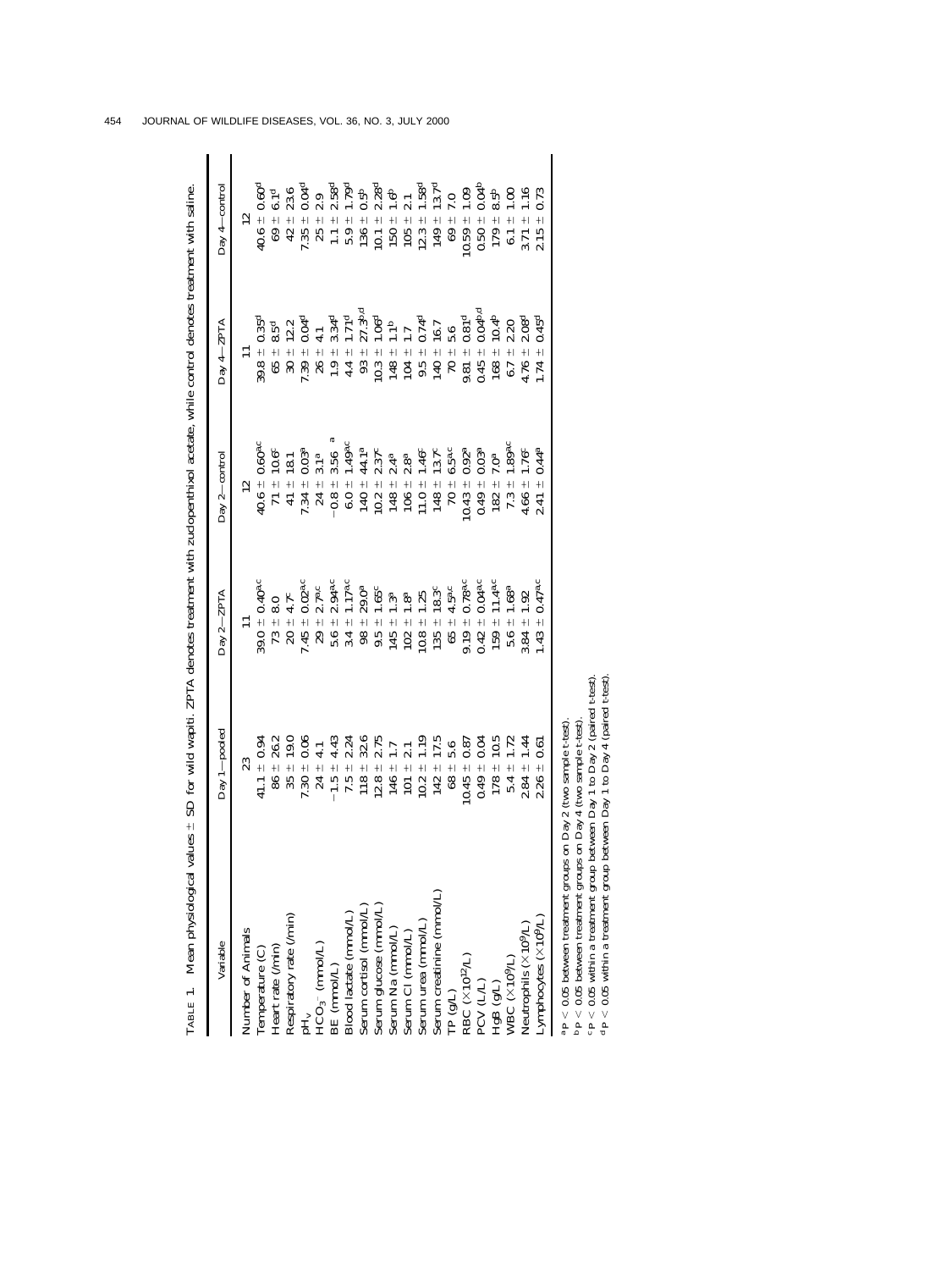ters with those of the control animals on respective days of handling, supporting the description of this drug as a taming agent.

Since autonomic nervous system activation alters cardiopulmonary status, the end points of heart rate and respiratory rate have been previously used to study stress (Moberg, 1987). In this study, there was no significant difference in these two parameters between treatment groups on any of the days. This suggests that these variables may not be adequate as the sole measure of stress and indicates the importance of examining multiple variables in order to make a better assessment of stress. In addition to these vital parameters, it is necessary to measure variables which reflect the hematological, biochemical, and acid-base status of wild animals which allows us to better describe their predisposition to, and development of capture myopathy—one end-point of stress in wildlife.

The benefits of using ZPTA in wapiti were most apparent when comparing treatment groups 24 hr after drug administration. The ZPTA-treated animals were easier to move through the chutes, and had less excitement and struggle in the chute which made data collection easier to perform. These observations agree with previous reports on the use of ZPTA in farmed red deer, which described the LAN treated animals as being more approachable and easier to handle (Diverio et al., 1996b).

The mean rectal temperature was 1.6 C less in treated animals, which could be attributed to less muscular activity during handling. Rectal temperature is a reliable indicator of excitement and increased muscular activity, and has been used to evaluate stress in other species (Franzmann, 1972; Delgiudice et al., 1990b; Drew, 1998). Increased activity can be a predisposing factor to the development of capture myopathy (Spraker, 1993). Activity results in increased catabolism, increased heat production, and subsequent increased body temperature. As body temperature increases, oxygen consumption in the body increases, which can lead to tissue hypoxia and the onset of anaerobic metabolism and an oxygen debt. If uncontrolled, this can progress to lactic acidosis, hypotension, shock and death. Drew (1998) reported that elevated rectal temperature in fallow deer reflected heat generation from exertion during short-term physical restraint. In our study, decreases in activity and lower rectal temperatures, suggest that the ZPTA-treated animals had less risk of developing capture myopathy through this mechanism.

Hematological variables have been shown to provide valuable information for stress assessment in many species (Karns and Chrichton, 1978; Pedersen and Pedersen, 1975; Seal and Hoskinson, 1978; Wesson et al., 1979a; Wilson and Pauli, 1982; Cross et al., 1988; Delgiudice et al., 1990a; Marco et al., 1997). The ZPTAtreated group had lower red blood cell count, packed cell volume, hemoglobin, and total serum protein than the control group on Day 2, and showed a similar trend on Day 4. With activation of the autonomic nervous system, there is release of catecholamines from the adrenal medulla. These hormones cause splenic contraction, resulting in increased numbers of red blood cells in circulation which can help to increase oxygen delivery to tissues during stressful events. Hemoconcentration is measured as increased red cell mass, and has been documented in many species (Karns and Chrichton, 1978; Pedersen and Pedersen, 1975; Seal and Hoskinson, 1978; Wesson et al., 1979a; Wilson and Pauli, 1982; Cross et al., 1988; Delgiudice et al., 1990a; Marco et al., 1997). In addition, studies have reported a greater degree of hemoconcentration in manually restrained animals than in chemically immobilized animals, suggesting that manual restraint is more stressful to the animal than the capture process and immobilization with drugs (Wesson et al., 1979a; Cross et al., 1988 Delgiudice et al., 1990a). The significant reduction in the degree of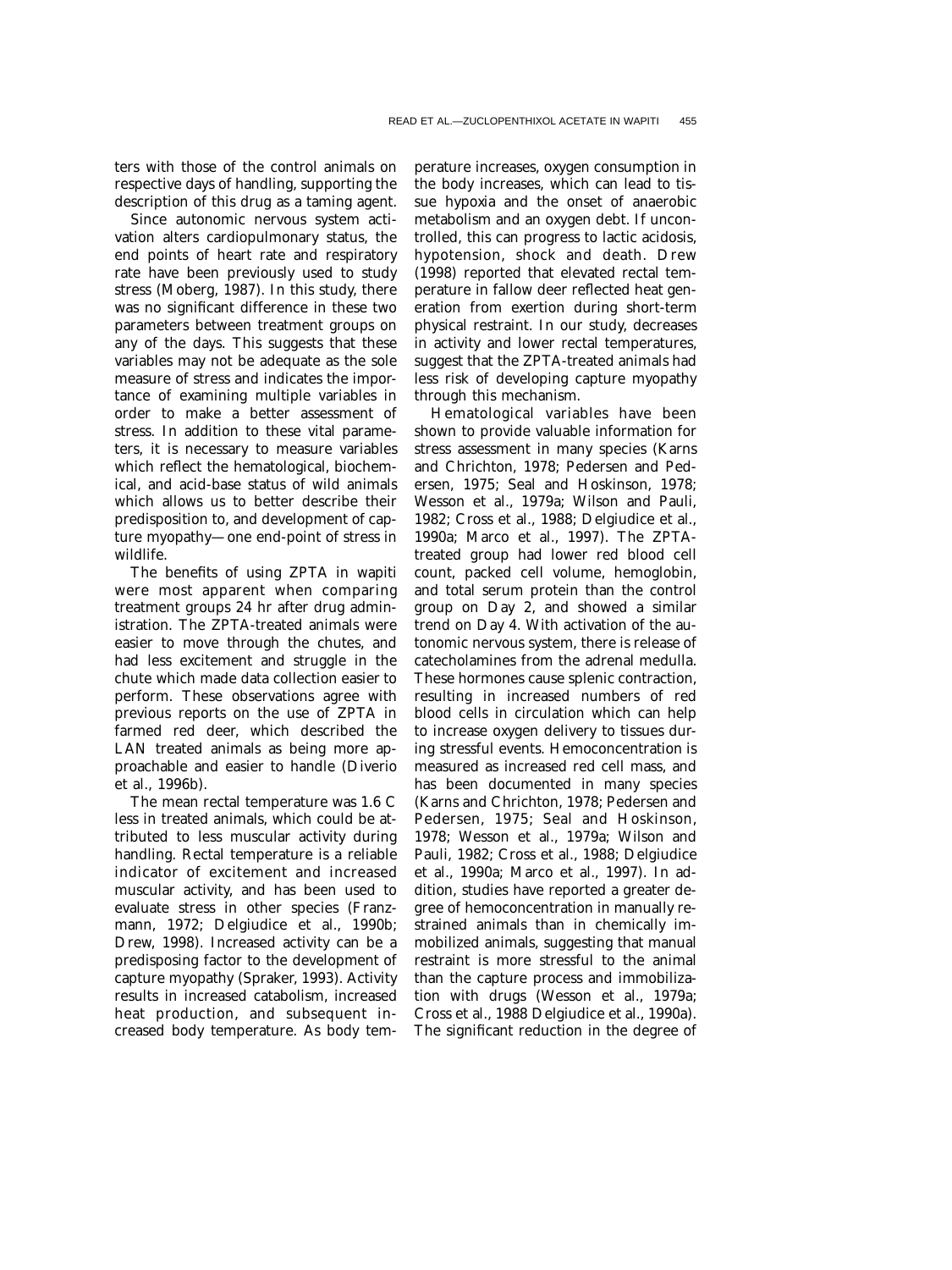hemoconcentration in the ZPTA-treated animals is suggestive of less splenic contraction, resulting from less sympathetic stimulation from stress. Since all animals had similar hematological profiles on Day 1, the decrease in red cell mass in ZPTAtreated animals on Day 2 and Day 4 is likely due to the effectiveness of the ZPTA in decreasing the stress response to physical restraint and captivity.

A second possible cause of the lower degree of hemoconcentration in the ZPTA group could be from splenic sequestration of red blood cells. Although ZPTA has not been reported as causing this to occur in wildlife, other phenothiazine tranquilizer derivatives have been reported to cause relaxation of the spleen, resulting in sequestration of red blood cells and lower measure numbers in circulation (Booth, 1988). This explanation cannot be ruled out as a cause of these findings in these wapiti, and may have contributed to the lower PCV and red blood cell parameters in the ZPTA-treated animals.

Another contributing factor to the greater degree of hemoconcentration in the control group could be mild dehydration. Over the days of the study, facility personnel observed the control animals to spend less time than LAN treated animals performing normal behaviors such as eating and drinking, as has been reported previously in farmed red deer (Diverio et al., 1996a). Although serum urea and creatinine concentrations were not significantly different between treatment groups, serum sodium and chloride concentrations were significantly greater in control animals on Day 2. This finding could reflect mild dehydration in this group, since all animals had similar levels of these electrolytes on Day 1. Serum sodium levels were still significantly elevated in control animals on Day 4.

ZPTA-treated animals had a significantly lower white blood cell count and absolute lymphocyte count than the control animals. Catecholamine release during an animal's initial alarm phase causes neutrophilia and lymphocytosis, while the release of corticosteroids from the adrenal gland in response to more chronic stress can cause a decrease in lymphocyte count (Marco et al., 1997). Although no significant difference existed for segmented neutrophil counts between groups, the ZPTA treated animals had fewer circulating lymphocytes. This likely reflects blood sampling in the acute phase of the stress response, when catecholamine effects on lymphocyte dynamics in circulation predominate over cortisol effects. Control animals were more difficult to handle, and their heightened sympathetic response likely caused the measured leukocytosis and lymphocytosis in these animals. These findings contrast previous findings from studies performed on elk, which describe higher neutrophil than lymphocyte counts (Pedersen and Pedersen, 1975; Wilson and Pauli, 1982). This difference between studies could be due to the timing of blood collection, as sampling in the previous study could have take place during a later phase of the stress response when cortisol effects on white blood cells dominate (Marco et al., 1997), causing the reported neutrophilia and lymphopenia (Pedersen and Pedersen, 1975; Wilson and Pauli, 1982).

Few measured variables of the serum biochemical analysis had significant difference between treatment groups. Although not statistically significant, the only animals to have marked elevations in the muscle enzymes CPK and AST were control animals. Two animals in the control group had elevations of CPK on Day 2 with values of 42,080 U/L and 25,887 U/ L, consistent with muscle injury within the last 24 hrs. Severe muscle damage in red deer has been reported to cause elevations of CPK to 35–47,500 U/L (Wilson and Pauli, 1983). It is interesting that the two animals in this study showed no clinical signs of injury. It has been reported that in white-tailed deer that 10- to 200-fold increases in CPK values occurred approximately 24 hr after handling, without overt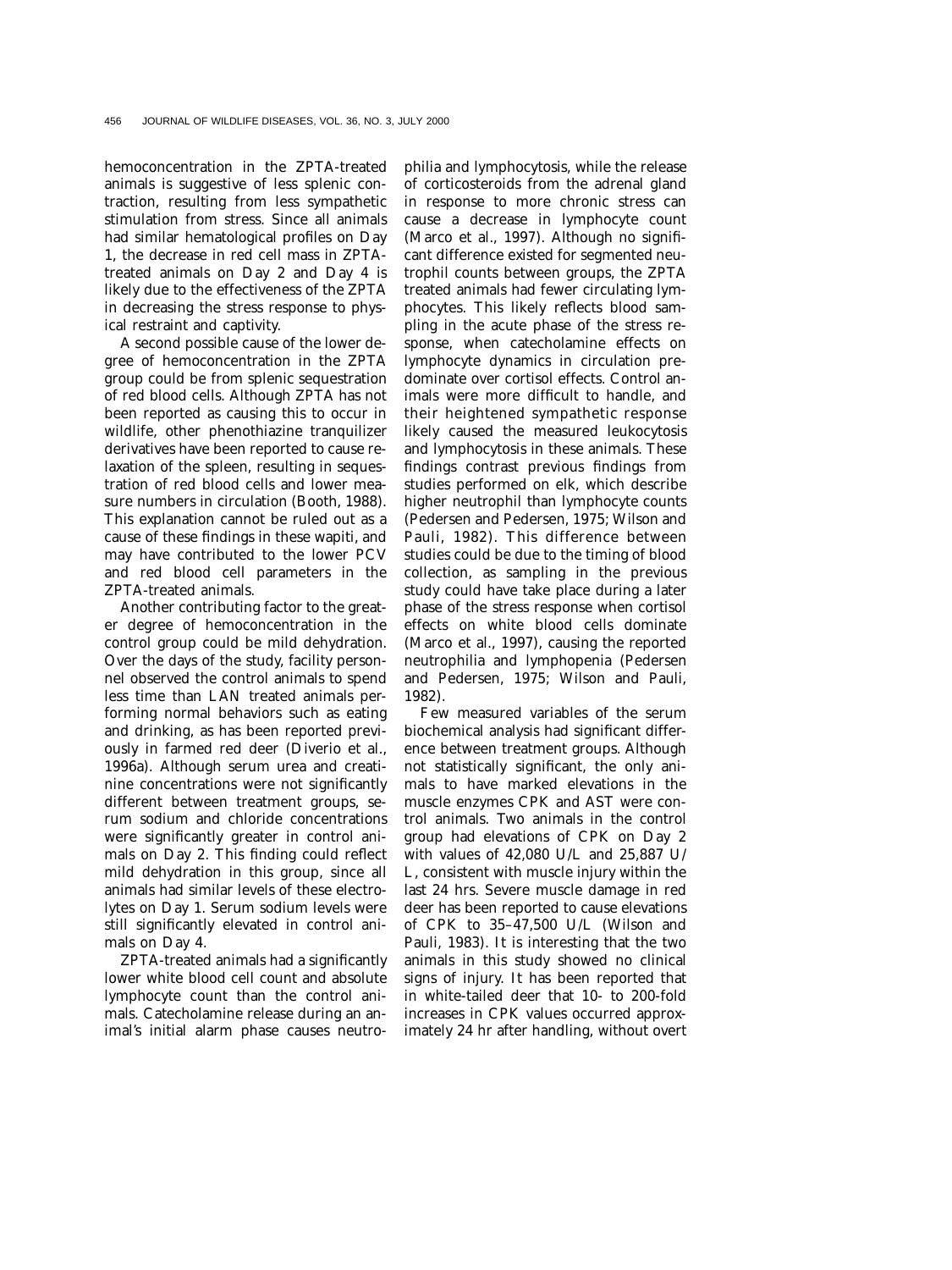signs of external damage or altered behavior in affected animals (Seal et al., 1972). The absence of marked elevation in muscle enzyme levels in ZPTA-treated animals suggests that use of this drug may be effective in decreasing the severity of conditions which can predispose to capture myopathy.

Measurement of blood gas concentrations is useful for assessing activity during handling. The increased struggle and muscular activity in stressed animals leads to anaerobic metabolism for energy production (Spraker, 1993). This process generates large amounts of lactic acid, which dissociates to form lactate and hydrogen ions. The rise in hydrogen ions overwhelms the buffering capacity in the body and a state of acidosis is produced (Martucci et al., 1992). The recent development of portable blood lactate and blood gas analyzers provides the opportunity to measure lactate and blood gas concentrations in the field and to assess the degree of anaerobic metabolism, the ability of the animal to compensate, and the degree of physiological imbalance. Venous blood gas analysis of free-flowing jugular samples can provide this measure of acid-base balance.

Animals in the control group had blood gas values that were more suggestive of metabolic acidosis than those of the ZPTAtreated animals. There were significant differences in venous blood pH, bicarbonate, and base excess between the two groups. The most likely cause was increased activity and lactate production due to anaerobic cellular metabolism in the control group. Acute lactic acidosis likely developed during the handling process. The ZPTA-treated animals had approximately 40% lower blood lactate levels than in the control group. The acid-base status of the control animals is similar to reported blood gas values from bighorn sheep which showed marked metabolic acidosis after pursuit and capture (Martucci et al., 1992).

Increases in blood lactate levels occur with metabolic acidosis resulting from anaerobic metabolism. In this study, the ZPTA-treated animals had significantly lower blood lactate concentrations which reflects less anaerobic activity and stress during handling. More investigation is warranted to determine prognostic levels of blood lactate in this species, and documentation of concentrations present during episodes of acute capture myopathy. Blood lactate concentration has been studied previously as a measure of stress in domestic sheep, where individual animals were isolated from the flock and subjected to repeated restraint for blood collection (Apple et al., 1993). The investigators in that study found significant increases in plasma lactate of greater than double the values from controls due to this repeated stressor.

This study also assessed the ''classic'' measure of stress by measuring serum cortisol concentrations. ZPTA-treated animals had significantly lower concentrations of serum cortisol than did control animals. These findings agree with previously reported differences in cortisol levels in response to stress in ZPTA-treated red deer (Diverio et al., 1996a). Although serum cortisol concentration should not be used as the only determinant of stress, it has been found to be useful in a number of species (Delgiudice et al., 1990a; Wesson et al., 1979b; Franzmann et al., 1975). Serum cortisol levels in white-tailed deer and moose have been found to reflect the degree of excitement during capture and restraint, and agreed well with subjective evaluations of their handling stress (Wesson et al., 1979b; Franzmann et al., 1975).

Measurement of a variety of physiological variables provides the ability to characterize the stress response to handling in wild wapiti. The use of ZPTA in these animals was very effective in decreasing their stress response and activity during physical restraint. Treated animals were easier to handle, demonstrated lower rectal temperatures, less hemoconcentration, less lactic acidosis, normal muscle enzyme concentrations, and lower serum cortisol con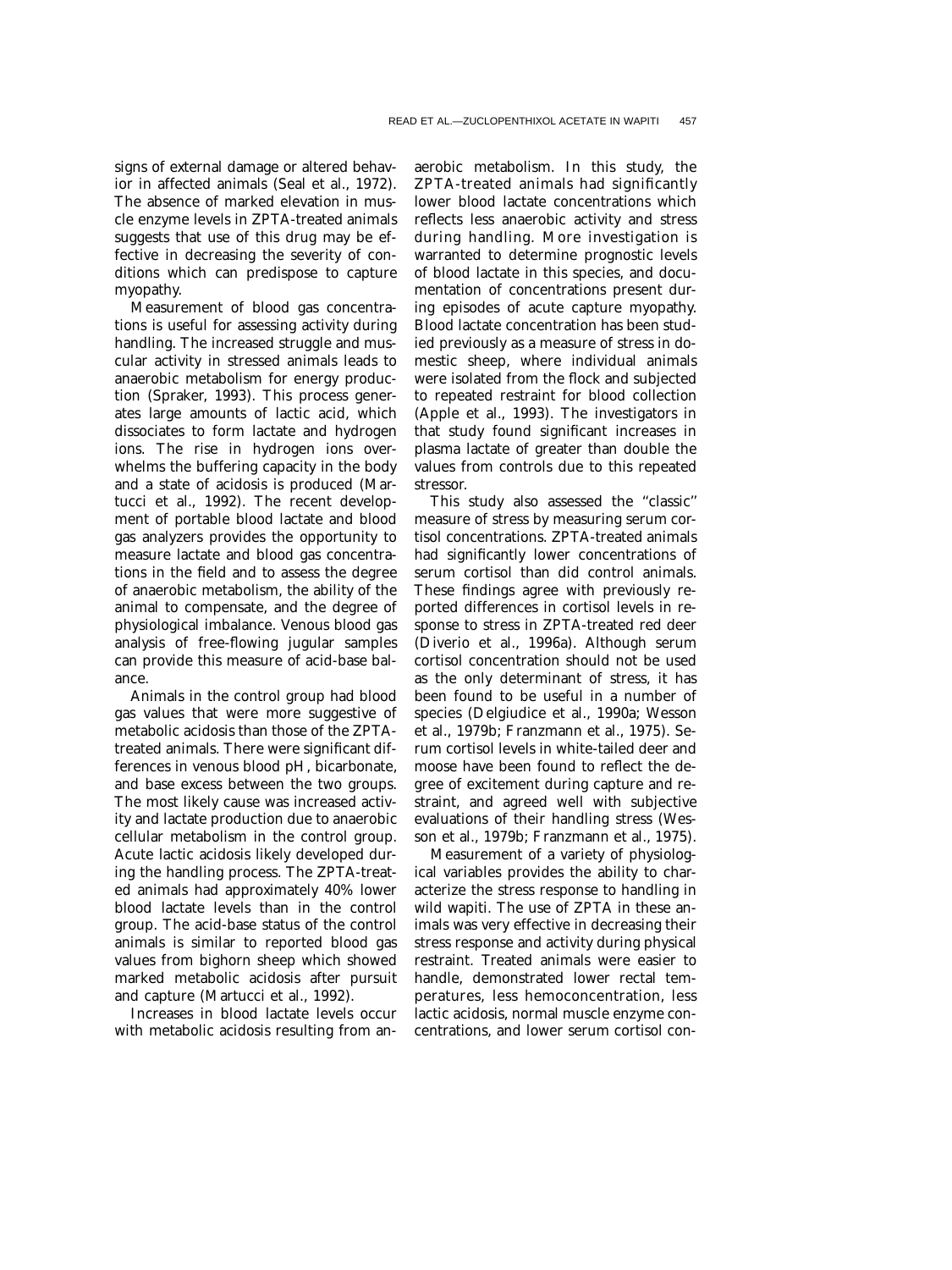centrations. The drug was effective within several hours of administration, and its effects were measurable but waning by 72 hr. Evidence of acclimatization to the handling process occurred in all animals, however treated animals did so sooner, supporting the use of this drug as a ''taming'' agent. This drug shows great potential for use in this species, and its use during other stressful procedures such as transportation, should be evaluated. It has potential for use in other North American species, and further research is especially warranted to evaluate its use in other intensively farmed and managed species.

## **ACKNOWLEDGMENTS**

The authors would like to recognize the generous monetary support of the Agri-Food Innovation Fund, and to Lundbeck, Canada for donation of the zuclopenthixol acetate for the study. We also greatly appreciate the assistance of K. Isakow and M. Woodbury of the Western College of Veterinary Medicine, and T. Whiting, E. Trout, and the staff of the Clinical Pathology Laboratory at the Manitoba Department of Agriculture. Finally, we thank L. Janz and the Cottonwood Corner Game Farm for their assistance with handling and generous use of their facility which allowed us to perform this study.

## **LITERATURE CITED**

- AMDISEN, A., M. S. NIELSEN, S. J. DENCKER, C. FENSBO, U. G. AHLFORS, A. GRAVEM, P. C. BAASTRUP, L. BJERKENSTEDT, B. GUNBY, F.-A. WIESEL, H. LINDHOLM, O. J. RAFAELSEN, K. FREDLUND-ANDERSEN, N. J. THOMSEN, I. RO-SELL, P. PAKARINEN, P. HARMA, K. F. AMTHOR, S. KASTBERG, AND J. ABELSKOV. 1987. Zuclopenthixol acetate in Viscoleo®—A new drug formulation. Acta Psychiatrica Scandinavica 75: 99– 107.
- APPLE, J. K., J. E. MINTON, K. M. PARSONS, AND J. A. UNRUH. 1993. Influence of repeated restraint and isolation stress and electrolyte administration on pituitary-adrenal secretions, electrolytes, and other blood constituents of sheep. Journal of Animal Science 71: 71–77.
- BOOTH, N. H. 1988. Psychotropic Agents. *In* Veterinary Pharmacology and Therapeutics, 6th Edition, N. H. Booth and L. E. McDonald (eds.). Iowa State University Press, Ames, Iowa, pp. 363–395.
- CROSS, J. P., C. G. MACKINTOSH, AND J. F. T. GRIF-FIN. 1988. Effect of physical restraint and xyla-

zine sedation on hematological values in red deer (*Cervus elaphus*). Research in Veterinary Science 45: 281–286.

- DELGIUDICE, G. D., K. E. KUNKEL, L. D. MECH, AND U. S. SEAL. 1990a. Minimizing capture-related stress on white-tailed deer with a capture collar. The Journal of Wildlife Management 54: 299–303.
- , P. R. KRAUSMAN, E. S. BELLANTONI, M. C. WALLACE, R. C. ETCHBERGER, AND U. S. SEAL. 1990b. Blood and urinary profiles of free-ranging desert mule deer in Arizona. Journal of Wildlife Diseases 26: 83–89.
- DIVERIO, S., P. J. GODDARD, I. J. GORDON, AND D. A. ELSTON. 1993. The effect of management practices on stress in farmed red deer (*Cervus elaphus*) and its modulation by long-acting neuroleptics: Behavioral responses. Applied Animal Behavior Science 36: 363–376.
	- $-$ , AND  $-$ , 1996a. Physiological responses of farmed red deer to management practices and their modulation by long-acting neuroleptics. Journal of Agricultural Science 126: 211–220.
- $-$ , AND  $\longrightarrow$  1996b. Use of longacting neuroleptics to reduce the stress response to management practices in red deer. Applied Animal Behavior Science 49: 83–88.
- DREW, M. 1998. Comparison of tympanic membrane and rectal temperatures of anesthetized fallow deer (*Dama dama*). Journal of Zoo and Wildlife Medicine 29: 338–340.
- EBEDES, H., AND J. P. RAATH. 1999. Use of tranquilizers in wild herbivores. *In* Zoo and wild animal medicine current therapy 4. M. E. Fowler and R. E. Miller (eds.). W. B. Saunders Co., Philadelphia, Pennsylvania, pp. 575–585.
- FRANZMANN, A. W. 1972. Environmental sources of variation of bighorn sheep physiologic values. The Journal of Wildlife Management 36: 924– 932.
- , A. FLYNN, AND P. D. ARNESON. 1975. Serum corticoid levels relative to handling stress in Alaskan moose. Canadian Journal of Zoology 53: 1424–1426.
- HAIGH, J. C., AND R. J. HUDSON. 1993. Farming Wapiti and Red Deer. Mosby-Year Book, Inc., St. Louis, Missouri, 369 pp.
- KARNS, P. D., AND V. F. J. CRICHTON. 1978. Effects of handling and physical restraint on blood parameters in woodland caribou. The Journal of Wildlife Management 42: 904–907.
- MARCO, I., L. VINAS, R. VELARDE, J. PASTOR, AND S. LAVIN. 1997. Effects of capture and transportation on blood parameters in free-ranging mouflon (*Ovis ammon*). Journal of Zoo and Wildlife Medicine 28: 428–433.
- MARTUCCI, R. W., D. A. JESSUP, G. A. GRONERT, J. A. REITAN, AND W. E. CLARK. 1992. Blood gas and catecholamine levels in capture stressed de-